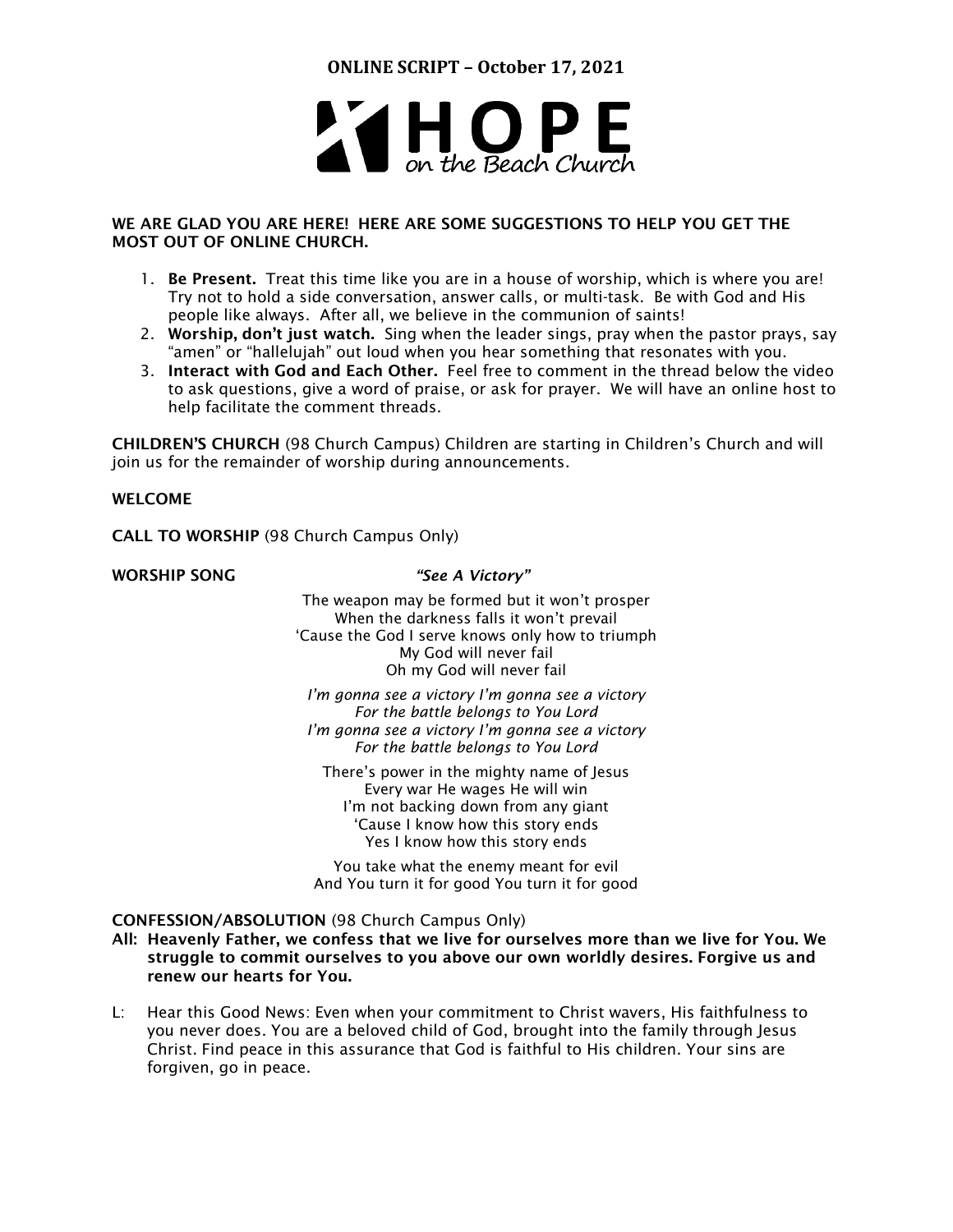# WORSHIP SONG *"From the Inside Out"*

A thousand times I've failed still Your mercy remains Should I stumble again still I'm caught in Your grace Everlasting Your light will shine when all else fades Never ending Your glory goes beyond all fame

Your will above all else my purpose remains The art of losing myself in bringing You praise Everlasting Your light will shine when all else fades Never ending Your glory goes beyond all fame

*My heart and my soul I give You control Consume me from the inside out Lord Let justice and praise become my embrace To love You from the inside out*

*Everlasting Your light will shine when all else fades Never-ending Your glory goes beyond all fame And the cry of my heart is to bring You praise From the inside out Lord my soul cries out*

SERMON: "REDISCOVER DISCIPLESHIP: DENY YOURSELF" Steve Rice, Director of Discipleship

### MEMORY VERSE

"If anyone would come after me, he must deny himself and take up his cross daily and follow me." (Luke 9:23 NIV)

- 1. OUR FOLLOWING CHRIST BEGINS WITH DESIRE. Whom have I in heaven but you? And earth has nothing I desire besides you. (Psalm 73:25 NIV)
- 2. THE SECOND STEP TOWARD COMPLETE DISCIPLESHIP IS TO DENY OURSELVES.

#### A. DENYING OURSELVES IS NOT ABOUT BEING NEGATIVE TOWARD OURSELVES, IT REQUIRES US TO WANT AND LOVE CHRIST MORE. For the grace of God that brings salvation has appeared to all men. It teaches us to say "No" to ungodliness and worldly passions, and to live self-controlled, upright and godly lives in this present age… (Titus 2:11-12 NIV)

# 3. WE DENY OURSELVES IN ORDER TO TAKE UP OUR CROSS AND DIE DAILY.

I have been crucified with Christ and I no longer live, but Christ lives in me. The life I live in the body, I live by faith in the Son of God, who loved me and gave himself for me. (Galatians 2:20 NIV)

Those who belong to Christ Jesus have crucified the sinful nature with its passions and desires. (Galatians 5:24 NIV)

# A. TO DIE DAILY MEANS, WE ARE DEAD TO THE WORLD AND ALIVE TO CHRIST.

B. DEATH MEANS WE DO NOT REACT TO THE WORLD IN ANY WAY.

# 4. THE FINAL STEP IS TO DEVOTE OURSELVES TO FOLLOWING CHRIST.

Do you not know that your body is a temple of the Holy Spirit, who is in you, whom you have received from God? You are not your own; you were bought at a price. Therefore honor God with your body. (I Corinthians 6:19-20 NIV)

# GOING DEEPER IN THE HOME

- 1. What in your life do you love more than Jesus?
- 2. What daily steps should you take to follow Christ?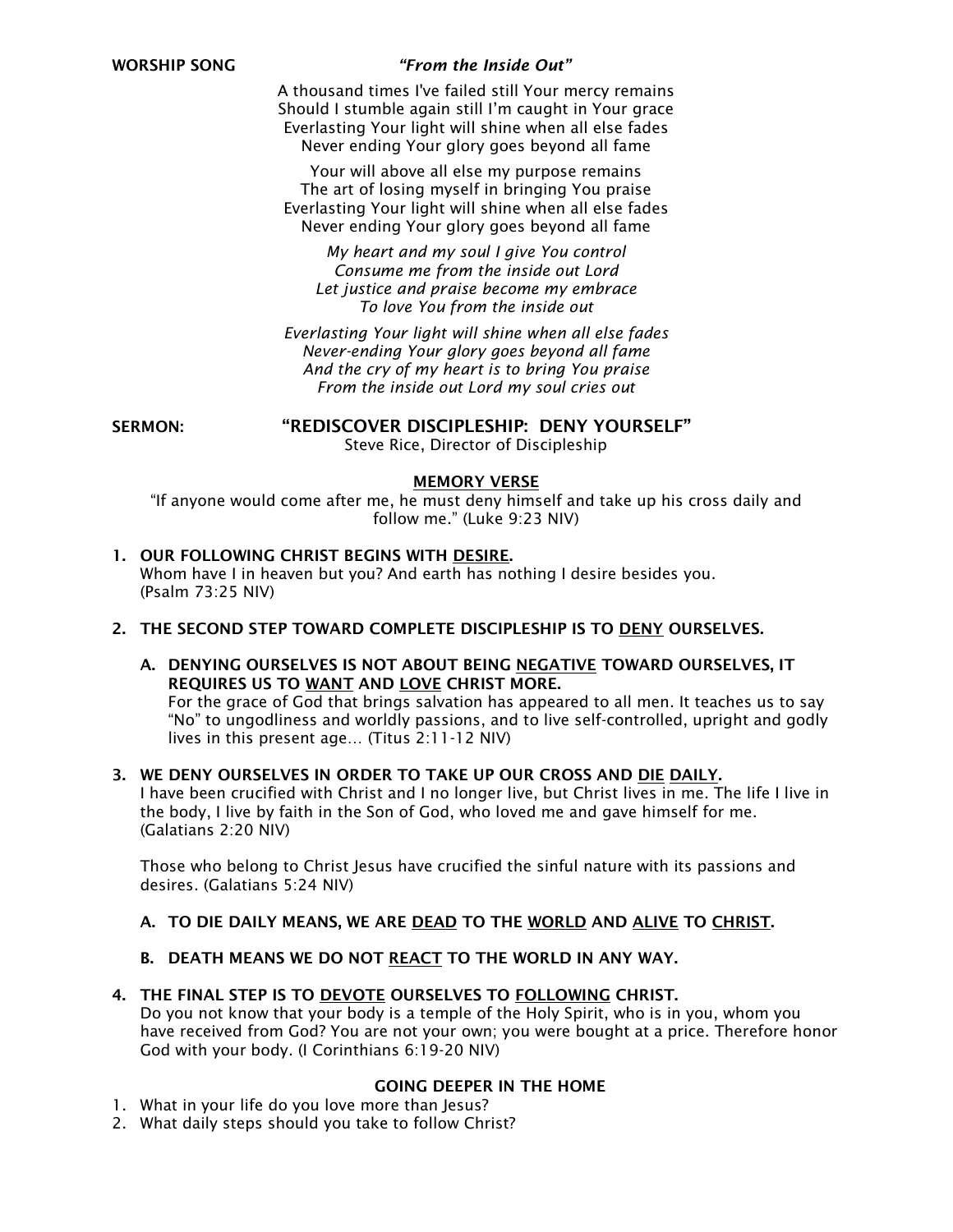#### LORD'S PRAYER

Our Father who art in heaven, hallowed be thy name, thy kingdom come, thy will be done on earth as it is in heaven. Give us this day our daily bread; and forgive us our trespasses as we forgive those who trespass against us and lead us not into temptation, but deliver us from evil. For thine is the kingdom and the power and the glory forever and ever. Amen.

# ANNOUNCEMENTS/OFFERING:

Give online at [www.hopeonthebeach.com](http://www.hopeonthebeach.com/) Text to Give at (850) 990-4325 Schedule free bill pay through your local bank. Mail your tithe/offering to: Hope on the Beach Church 3834 US Hwy 98 West Santa Rosa Beach, FL 32459 Drop off an offering on Monday between 10:00am and 2:00pm



#### NEXT STEPS:

Please fill out a Connection Card online by using this link: <https://hopeonthebeach.breezechms.com/form/ConnectionCard> Follow us on Facebook to find worship, prayers, and devotions all week long. Subscribe to our YouTube channel as well!

### Christmas at the Beach Planning Meeting, Wednesday, October 20th @ 6:30 pm

Christmas at the Beach is one of Hope's BIGGEST outreach events held at Gulf Place on Saturday, December 4<sup>th</sup>. Last year it was estimated that 1,000 people enjoyed all the Christmas festivities. We are looking for volunteers to help plan and organize this year's event. Contact Kristie at kristie@hopeonthebeach.com if you plan to attend and see what awesome opportunities we have for you to participate in!

### Hope's Family Fish Fry, Saturday, October 23rd @ 3:00 pm

Grab your chair and cooler and come on over to the Mims' for a good Ole Southern Fish Fry. Everyone is asked to bring a dish to share and their drinks. What a fantastic opportunity to connect to each other. Contact Kristie at kristie@hopeonthebeach.com to let us know how you can help.

#### Youth Group, Wednesday, October  $27<sup>th</sup>$  @ 6:30 pm at the 98 Campus

Join us for faith, fellowship, and food! Youth group is a great opportunity to explore the tough questions of faith and life in a judgement free place. Contact Anna at [anna@hopeonthebeach.com](mailto:anna@hopeonthebeach.com) if you plan to attend.

#### Life Groups

Life Groups have begun! You are welcome to join a group at any point during the semester. Each week's lesson stands alone so you can attend whenever you choose. Please feel free to register at any time. Check out our Events Calendar at hopeonthebeach.com or contact Steve at steve@hopeonthebeach.com.

#### October is Pastor Appreciation Month

A basket for cards for Pastor Jason will be on the counter in the narthex when you first enter the building. If you attend the beach service or Shunk Gulley, simply put your card into the collection bucket. All cards will be presented on October 24th, after 11:00 am worship.

#### Women of Hope Monthly Donation: Layettes for Ascension Hospital

For the month of October we are asking for blankets, onesies, sleepers, bibs, hats and socks (sizes preemie, newborn, and/or 0-3 months). These items can be new or gently used and will go to mothers in need. We also collect for Layettes year-round. Please drop off in the church lobby or at any service.



### For more information and details scan the code or go to our online calendar @ hopeonthebeach.com/events

LORD'S SUPPER (98 Church Campus Only)